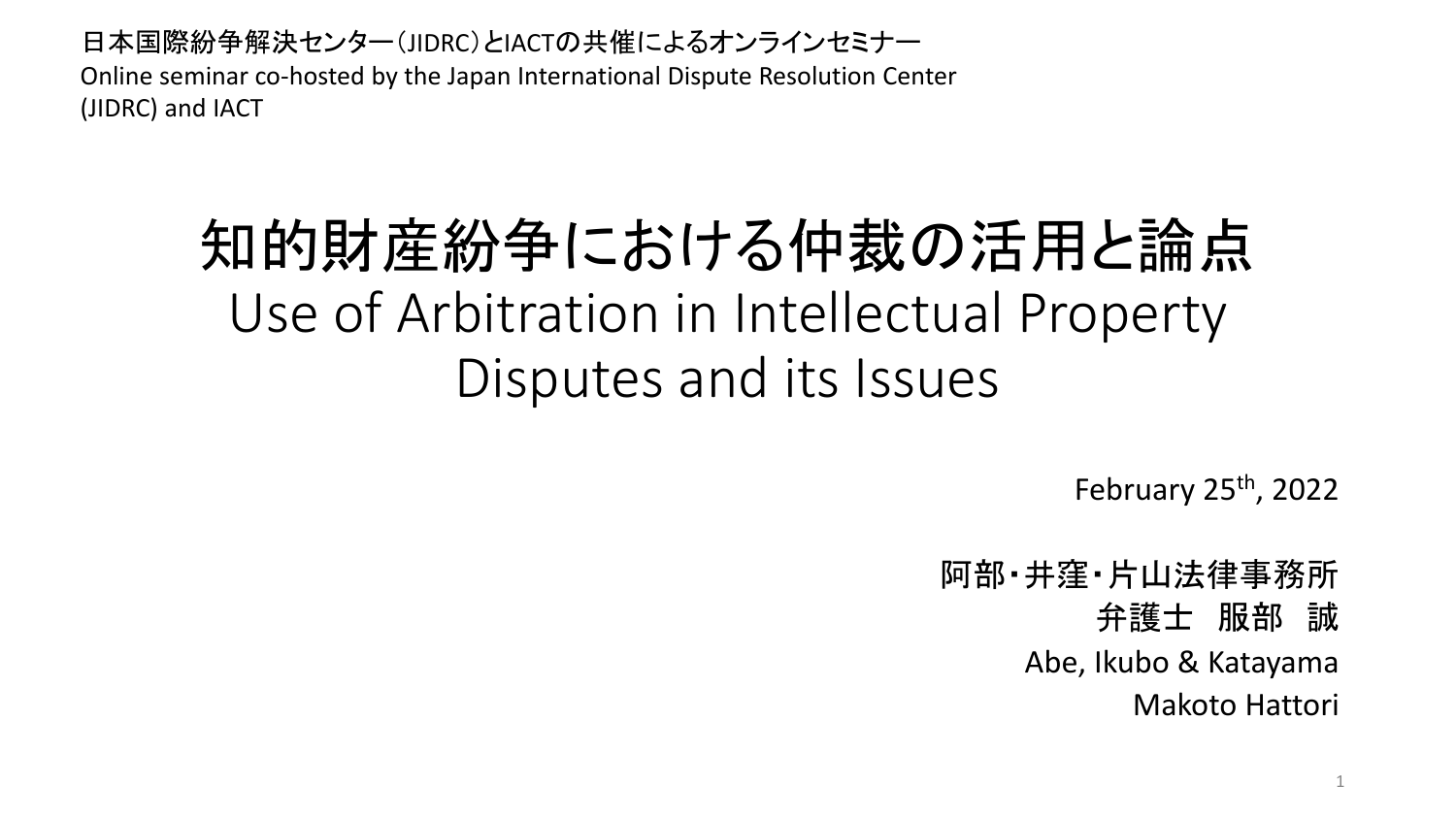## 論点2:仲裁合意と迅速かつ効果的な救済手段

Discussion Point 2: Arbitration Agreements and Prompt and Effective Remedies

シナリオ:ライセンシー(日米に営業所あり)が関与している取引によっ て、特許侵害品が米国に輸入されることを特許権者が知った。ライセ ンス契約には仲裁合意が定められている。どこのフォーラムで対応す べきか。

Scenario: A patentee learns that infringing goods will be imported into the U.S. through a transaction involving a licensee (with sales offices in Japan and the U.S.). The license contract provides for an arbitration agreement. Which forum should be used?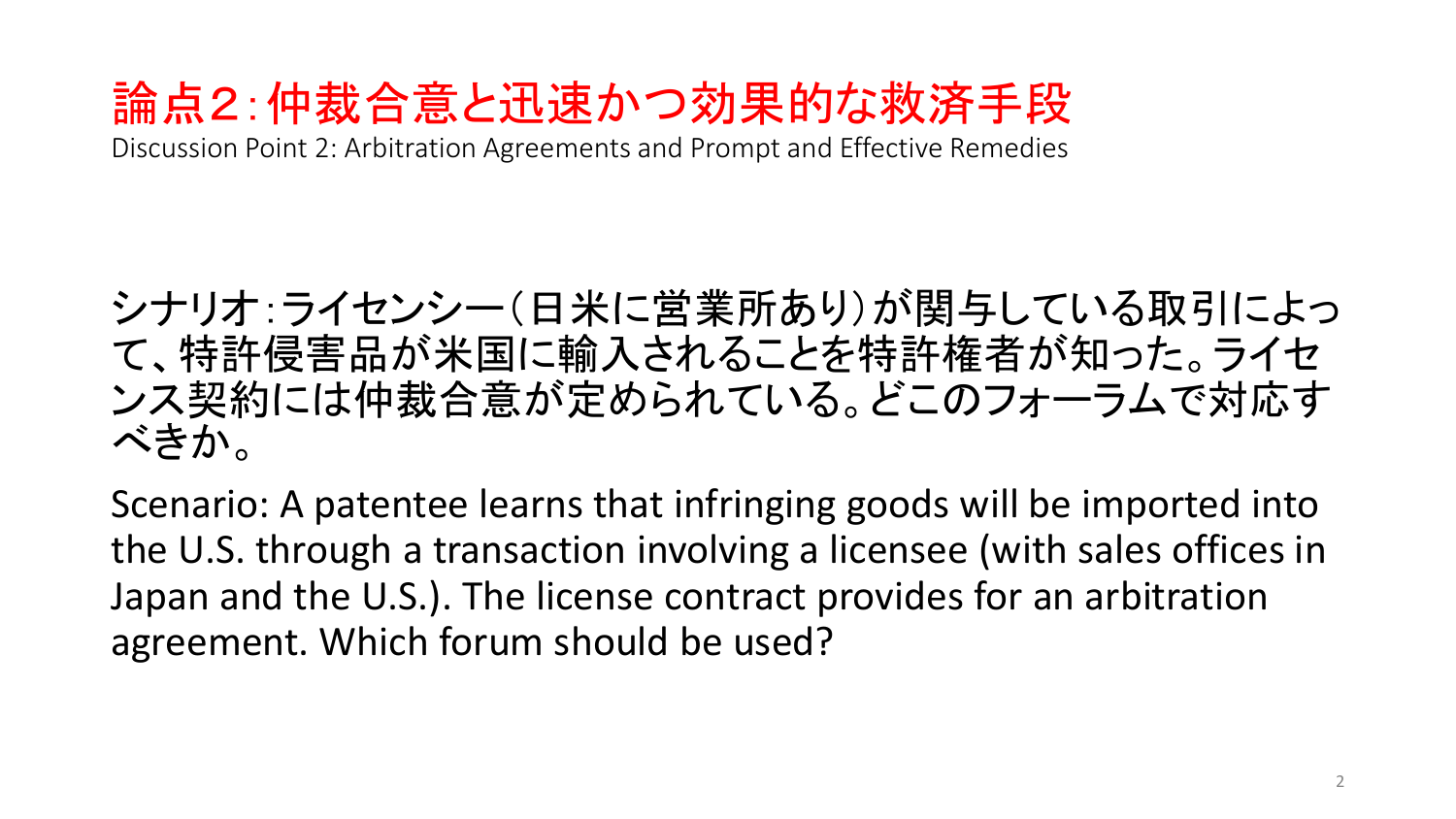

Main Issues to be considered

- 事実関係の把握(特許侵害品はどこで製造され、どこから輸出されているか、ライセ ンシーはどのように取引に関わっているのか等) Ascertaining the facts (where the infringing goods are manufactured, where they are exported from, how the licensee is involved in the transaction, etc.)
- 実質的な争点の有無と内容(技術的な争点か、非技術的な争点か) Whether there are substantive issues, Whether the issues are technical or non-technical
- ディスカバリー手続により証拠を入手する必要があるか Whether it is necessary to obtain evidence through US type discovery
- 何にプライオリティーをおいて解決を目指すか(迅速な取引停止か、適正なライセン ス料の支払いか等) What is the patentee's priority?
- 仲裁手続を利用するか、仲裁手続以外の手続を利用するか Whether to use arbitration or non-arbitration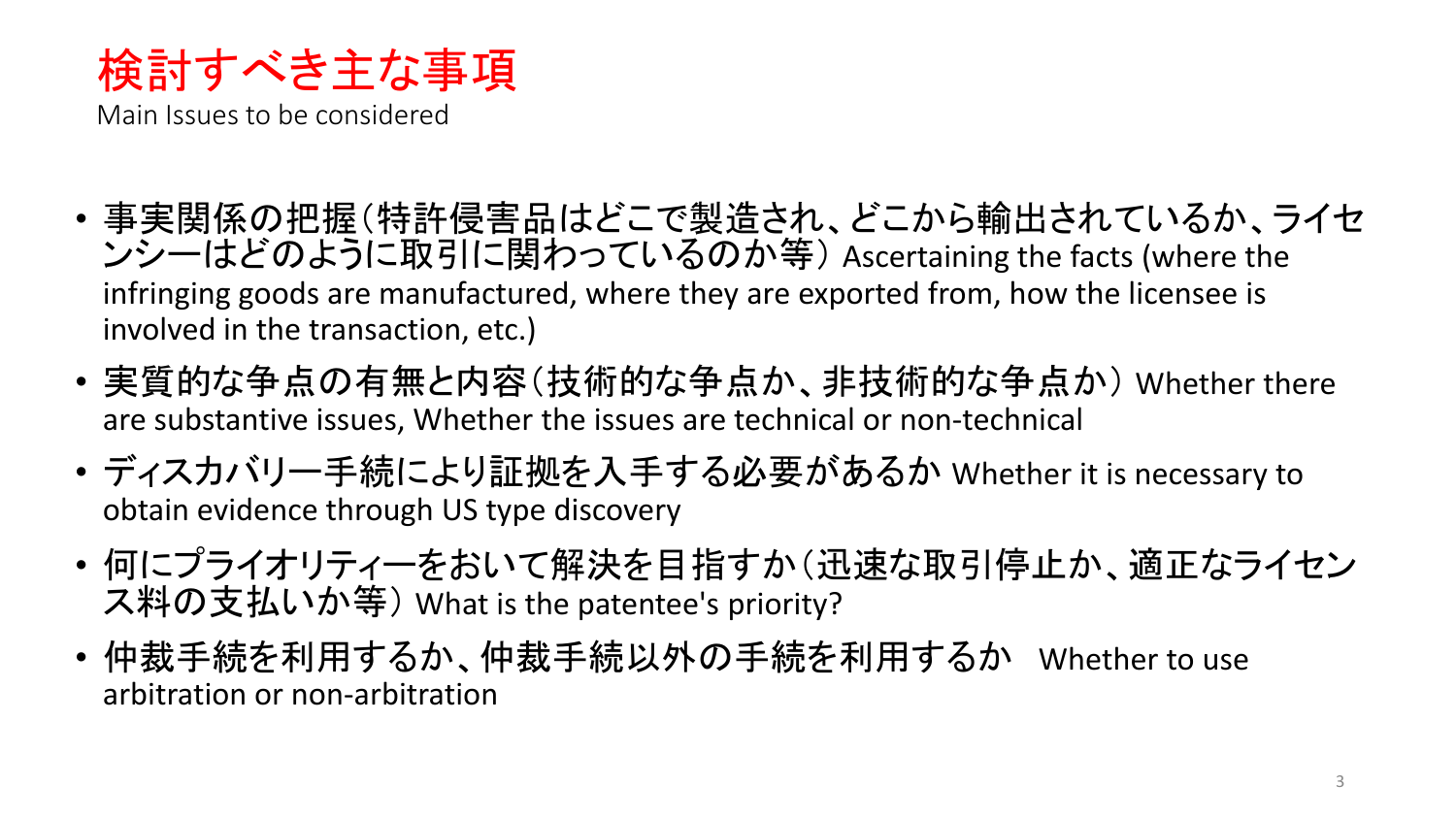## 日本のフォーラムを選択する場合の選択肢

Choices - For Japanese forums

• 仲裁 Arbitration

- (・仲裁機関による調停)
- •裁判所の仮処分手続 Temporary injunction proceedings in court
- (・裁判所での知財調停)

・税関での水際差止手続 Waterfront procedures at customs office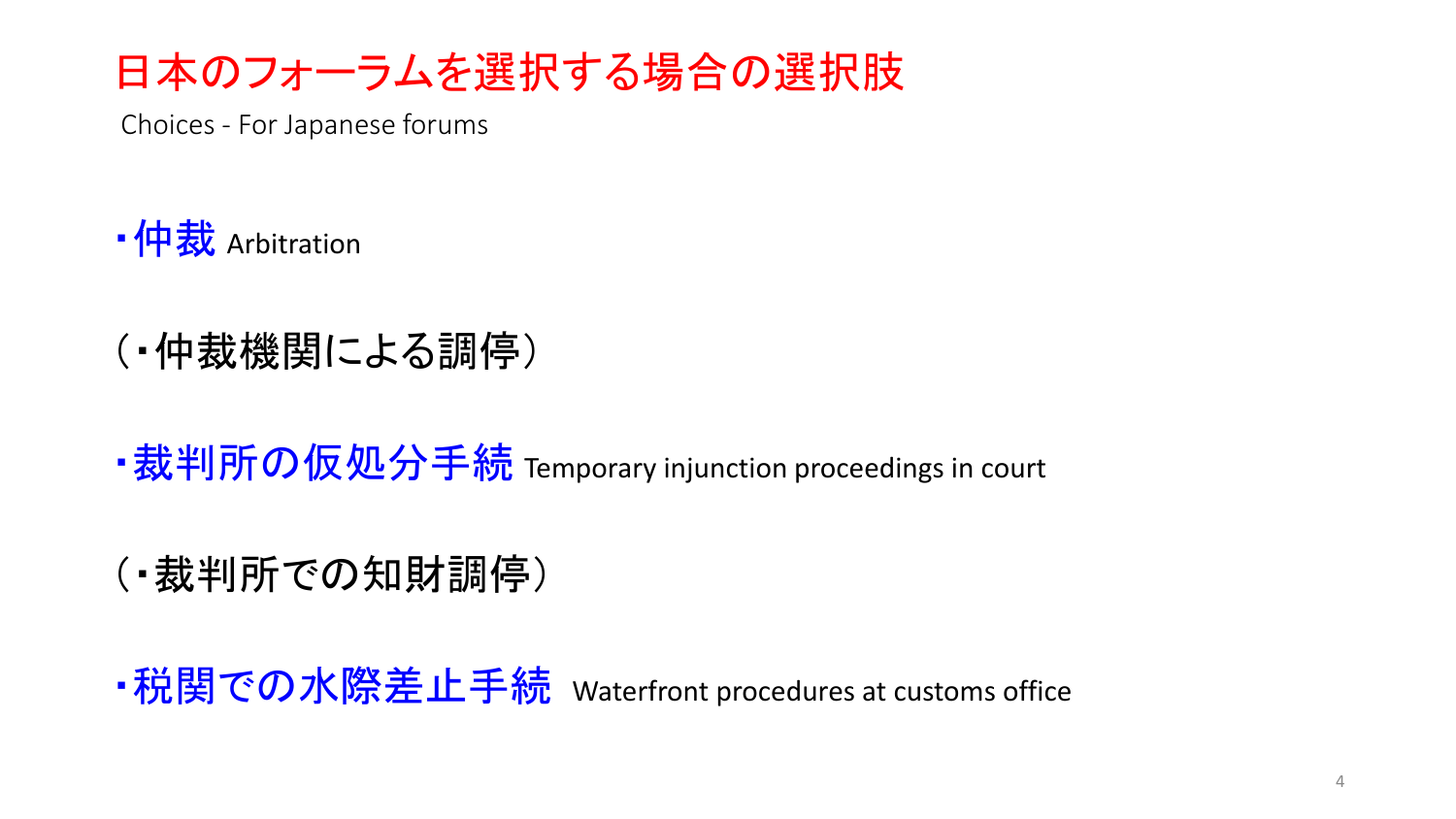## 日本の仲裁機関を選択する利点と課題

Advantages and challenges of Using a Japanese arbitration institution

- 利点 Advantages
	- 一般的な仲裁のメリット(非公開、外国で執行力あり、迅速)に加えて、日本企業が紛争当事 者の場合、移動や使用言語の点で便利 In addition to the general advantages (Non-public, enforceable in a foreign country, quick), convenient in terms of transportation and language
	- 日本は安全・安心 Japan is safe and secure
	- 緊急性の高い事案にも対応できる Could handle urgent cases

### • 課題 Challenges

- 法的拘束力のある暫定保全措置命令が発令できない(但し、近時に法改正がなされる見込 み) Temporary preservation order with legal binding effect cannot be issued (the law will be amended in the near future)
- 解決事例が少なく、特に技術的な争点(特許侵害の成否、特許の有効性等)がある場合、裁 判に比べて相対的に判断の予見可能性が低いか(但し、IACTの専門性) There are relatively few cases in which technical issues are decided (but, IACT is specialized)
- ディスカバリーのような強力な証拠収集手続が存在しない(米国28法典第1782条の適否の 問題) No strong evidence collection procedures (Application of 28 USC S 1782 might be an issue)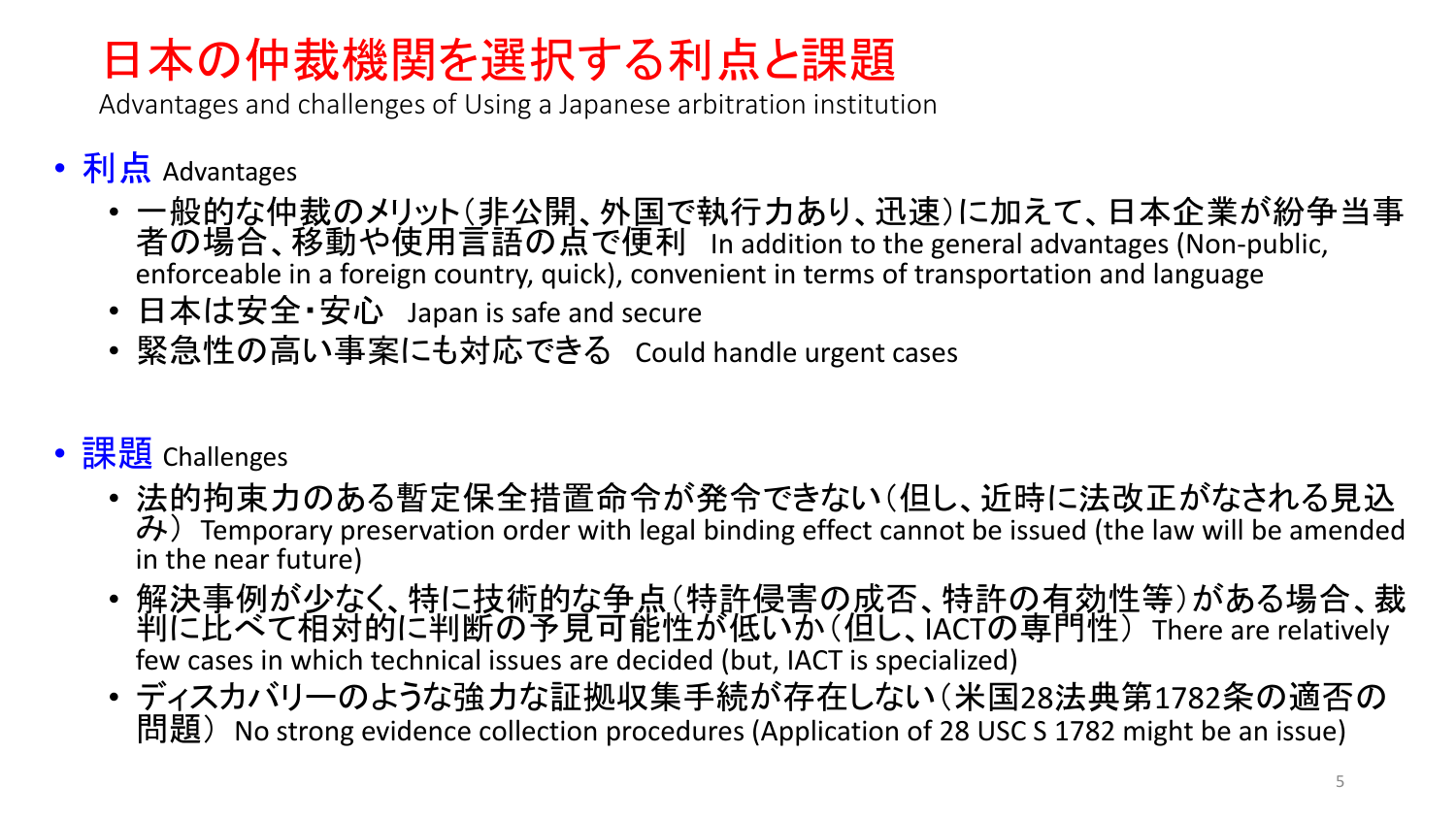### (参考)日本国際商事協会(JCAA)の迅速仲裁手続(Expedited Arbitration Procedures)と緊急仲裁手続(Emergency Arbitration Procedures)

#### ➢緊急仲裁手続(Emergency Arbitration Procedures)

- ➢仲裁廷成立前に緊急で暫定的な保全措置命令が必要な場合に、JCAAに対して 緊急仲裁 人の選任を申し立てることができる
- ➢緊急保全措置命令の申立日から原則として2日以内にJCAAが緊急仲裁人を選任
- ➢緊急仲裁人選任から、原則として2週間以内に、緊急仲裁人が保全措置命令の申立てに対 する決定を下す

#### ➢迅速仲裁手続(Expedited Arbitration Procedures)

➢紛争金額が3億円以下の場合又は当事者が迅速仲裁手続の利用を合意した場合、原則と して1名の仲裁人が、原則書面審理により、仲裁廷成立から6か月以内(さらに、紛争金額 が5000万円以下の場合は3か月以内)に仲裁判断を下す

JCAAのHP(https://www.jcaa.or.jp/)より抜粋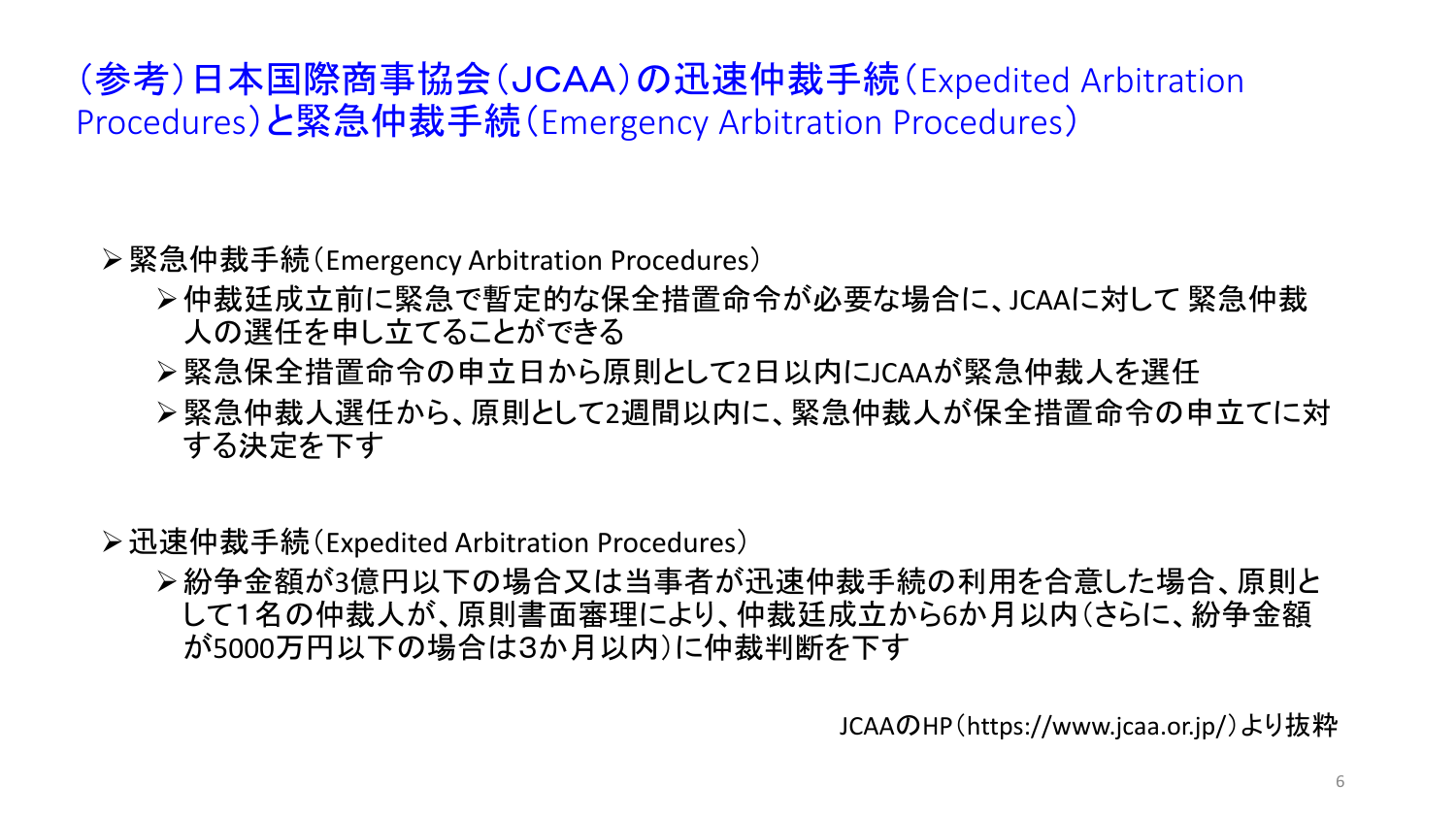### (参考)一般社団法人東京国際知的財産仲裁センター(IACT)の仲裁人

### 経験豊富な元裁判官を仲裁人に選任できる

Experienced former judges can be appointed as arbitrators

#### 日本:元裁判官 設樂 隆一 元裁判官 飯村 敏明 元裁判官 三村 量一 元裁判官 清水 節

アメリカ:Judge Randall R. Rader Judge Sue Robinson Judge Gerald Rosen Judge Theodore Essex

中国:Judge Zhang Guangliang Judge Xiuping Ou Judge Zhipei Jiang Judge Xiangyun Kong Judge Lihong Duan Dr. Yuan Hao

オーストラリア:Judge Annabelle Bennett

韓国: Judge Seongsoo Park Young-June Yang DuckSoon Chang Judge Kijoong Kang

ヨーロッパ:Judge Sir Robin Jacob Judge Rian Kalden Judge Fidelma Macken

南アメリカ:Liliane Roriz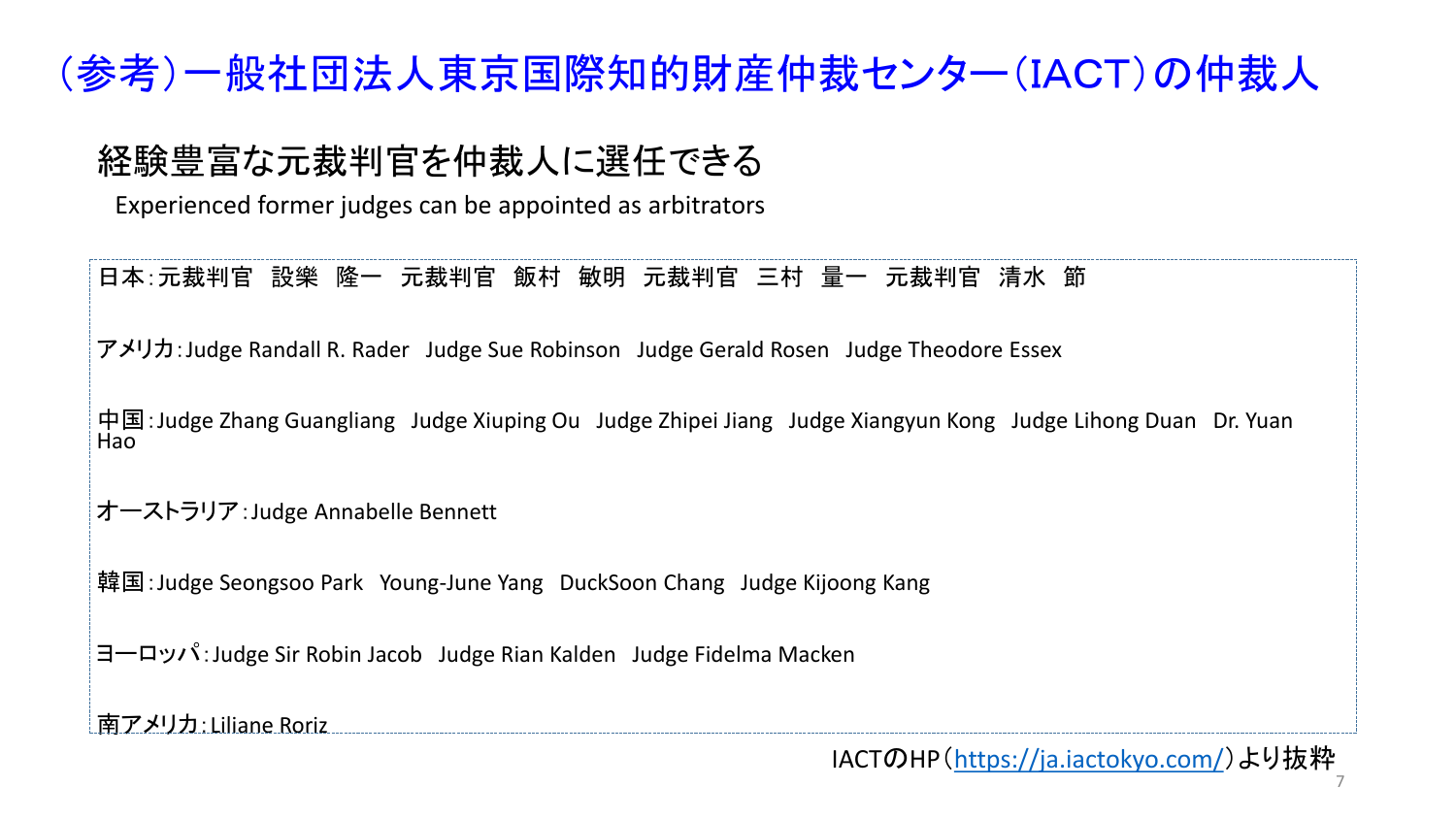## 日本の裁判所での仮処分手続を選択する利点と課題

Advantages and Challenges of Using a Provisional Disposition Procedure in a Japanese Court

- 利点 Advantages
	- 特許侵害品が日本から輸出されている場合、販売や輸出を禁止する命令を得ることで、米国への 輸入を防ぐことができる⇒ケースによっては交渉促進を期待できるか In case infringing goods are being exported from Japan, obtaining an order prohibiting the sale/export of such goods can prevent them from being imported into the U.S.  $\Rightarrow$  Can be expected to facilitate negotiations
	- 日本企業同士の紛争の場合、移動や使用言語の点で便利 Convenient in terms of transportation and language
	- 知財事件に関する日本の裁判所の判断は一般的に信頼性が高い Judgments by Japanese courts on IP cases are generally reliable
- 課題 Challenges
	- 外国では執行できない Cannot be enforced in foreign countries
	- 証拠は即時に取調ができるものに限られる。ディスカバリーのような強力な証拠収集手続が存在 しない No strong evidence collection procedures
	- 技術的な争点が存在する場合、解決に相応の時間を要する(1年程度) Takes time to resolve technical disputes
	- 仲裁手続の円滑な進行を阻害するおそれがある Might hold back from smooth progress of arbitration proceedings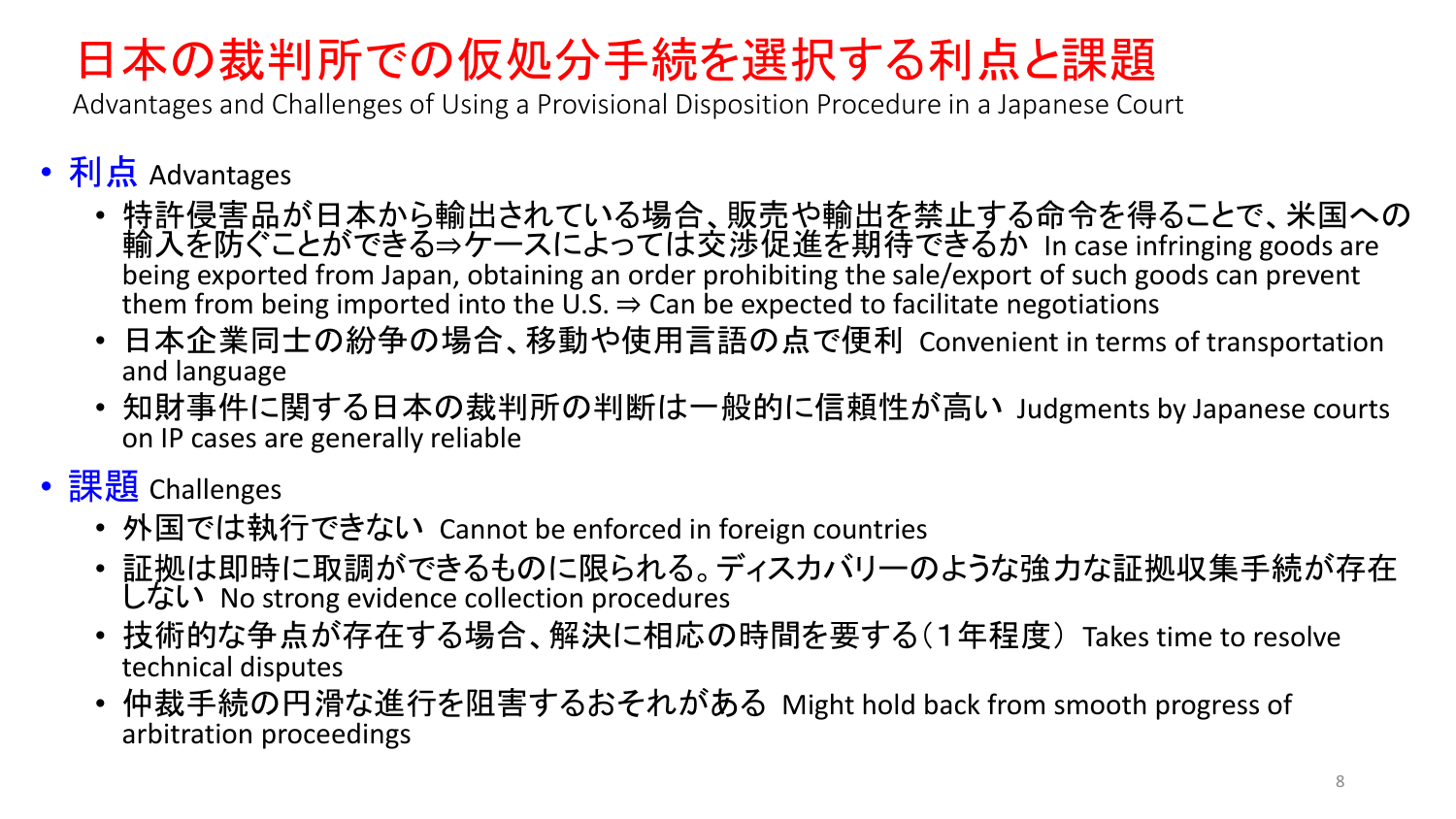## 日本の税関での水際差止手続を選択する利点と課題

Advantages and Challenges of Using Japan's Customs Waterfront Injunction Procedures

- 利点 Advantages
	- 特許侵害品が日本から輸出されている場合、税関での認定手続により輸出を禁止し、米国への 輸入を防ぐことができる⇒ケースによっては交渉促進を期待できるか In case infringing goods are being exported from Japan, the export of such goods can be prohibited and their importation into the U.S. can be prevented at customs => Can be expected to facilitate negotiations
	- 日本企業同士の紛争の場合、移動や使用言語の点で便利 Convenient in terms of transportation and language
	- 手続が比較的迅速(もっとも、暫定保全措置はない) Relatively quick (although no provisional measures)
- 課題 Challenges
	- 外国では執行できない Cannot be enforced in foreign countries
	- 判断が「留保」されることがある Judgment might be withheld
	- Ad hocに選任される専門委員の判断の予見可能性が相対的に低いか Relatively low foreseeability of judgments of experts?
	- ディスカバリーのような強力な証拠収集手続が存在しない No strong evidence collection procedures
	- 仲裁手続の円滑な進行を阻害するおそれがある Might hold back from smooth progress of arbitration proceedings